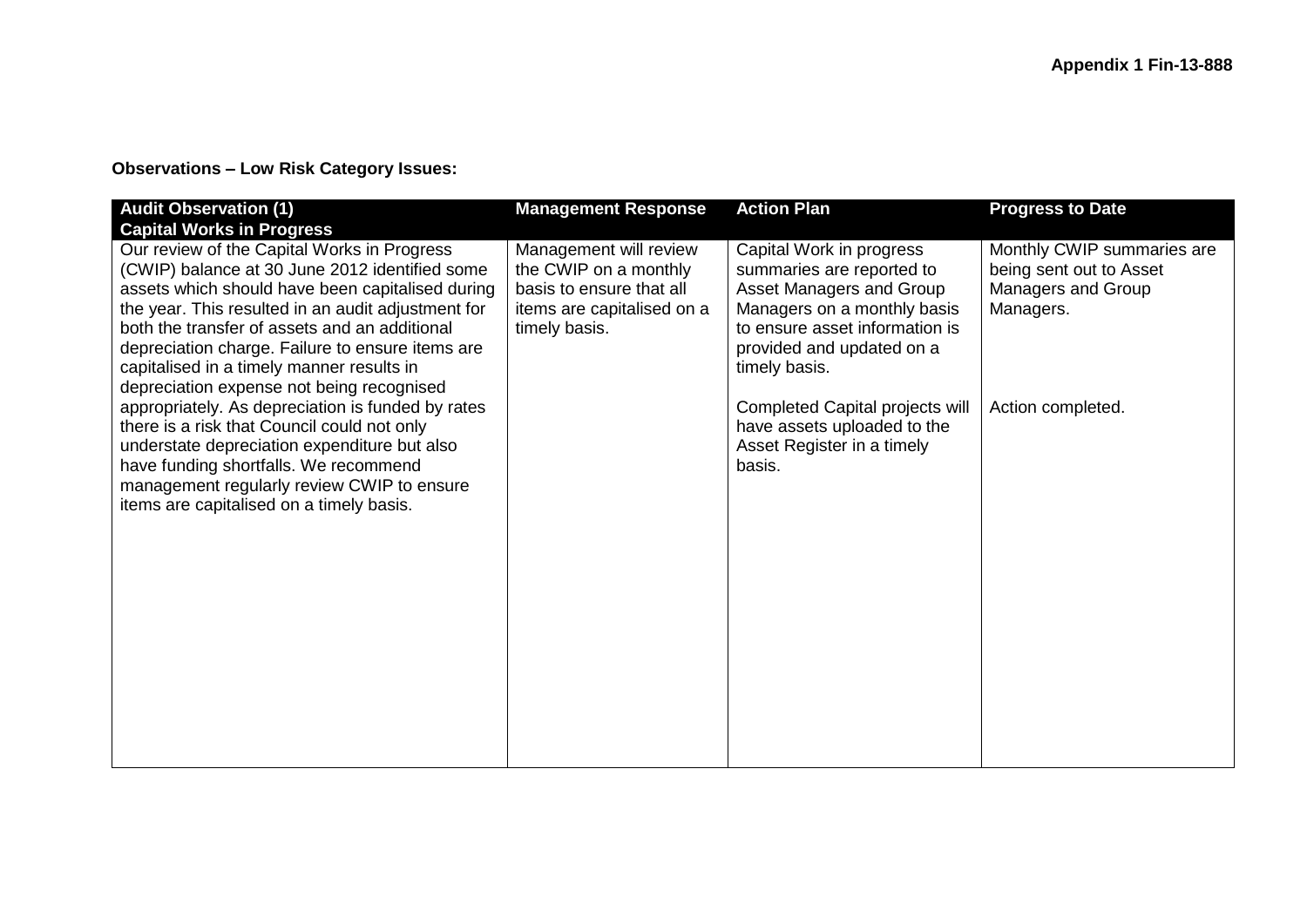| <b>Audit Observation (2)</b>                                                                                                                                                                                                                                                                                                                                                                                                                                                                                                                                                                                                                                                                                                                                                                                                                                                                                       | <b>Management Response</b>                                                                                                                                                                                                                         | <b>Action Plan</b>                                                                                                                                                                                      | <b>Progress to Date</b>                                                                                                                                                                                                                                                                                                                                                                                                                                                                                                |
|--------------------------------------------------------------------------------------------------------------------------------------------------------------------------------------------------------------------------------------------------------------------------------------------------------------------------------------------------------------------------------------------------------------------------------------------------------------------------------------------------------------------------------------------------------------------------------------------------------------------------------------------------------------------------------------------------------------------------------------------------------------------------------------------------------------------------------------------------------------------------------------------------------------------|----------------------------------------------------------------------------------------------------------------------------------------------------------------------------------------------------------------------------------------------------|---------------------------------------------------------------------------------------------------------------------------------------------------------------------------------------------------------|------------------------------------------------------------------------------------------------------------------------------------------------------------------------------------------------------------------------------------------------------------------------------------------------------------------------------------------------------------------------------------------------------------------------------------------------------------------------------------------------------------------------|
| <b>Quote Process</b>                                                                                                                                                                                                                                                                                                                                                                                                                                                                                                                                                                                                                                                                                                                                                                                                                                                                                               |                                                                                                                                                                                                                                                    |                                                                                                                                                                                                         |                                                                                                                                                                                                                                                                                                                                                                                                                                                                                                                        |
| Our review of debtors and provisions identified<br>two debtors in dispute as a result of quotes for<br>resource consent being significantly different than<br>the actual charges. The difference between actual<br>costs and the original quotes were due to a<br>change in resource requirement of which both<br>customers were aware. While there is no dispute<br>over the change in the extent of work, the<br>customers were not updated during the process<br>as to the extent of the change in costs. Disputes<br>result in Council incurring additional cost and time<br>to reach a resolution. There is potential to reduce<br>this if there is greater communication in relation to<br>the cost impact resulting from a change in<br>resource requirement. We recommend where<br>there are requirement changes customers are<br>notified formally of the updated costs prior to<br>commencement of work. | Council will ensure that<br>clients are kept fully<br>informed as much as<br>practicable of any changes<br>to original quotes that<br>could impact on the final<br>cost. This should avoid<br>any disputes when the<br>final invoices are charged. | Processes to be set up to<br>ensure clients kept informed as<br>much as practicable on any<br>changes to original quotations.<br>Also ensure charging of all<br>costs undertaken on a monthly<br>basis. | All Council work that is<br>recharged out to developers<br>for Resource Consents or<br>Private Plan Changes is<br>charged out on a monthly<br>basis.<br>As part of the review of<br><b>Regulatory Services processes</b><br>will be set up to ensure that<br>quotations for work for<br>customers are regularly<br>reviewed and updates<br>provided to customers on a<br>timely basis.<br>This work is included in the<br>work programmes for<br><b>Regulatory Services for</b><br>completion prior to August<br>2013. |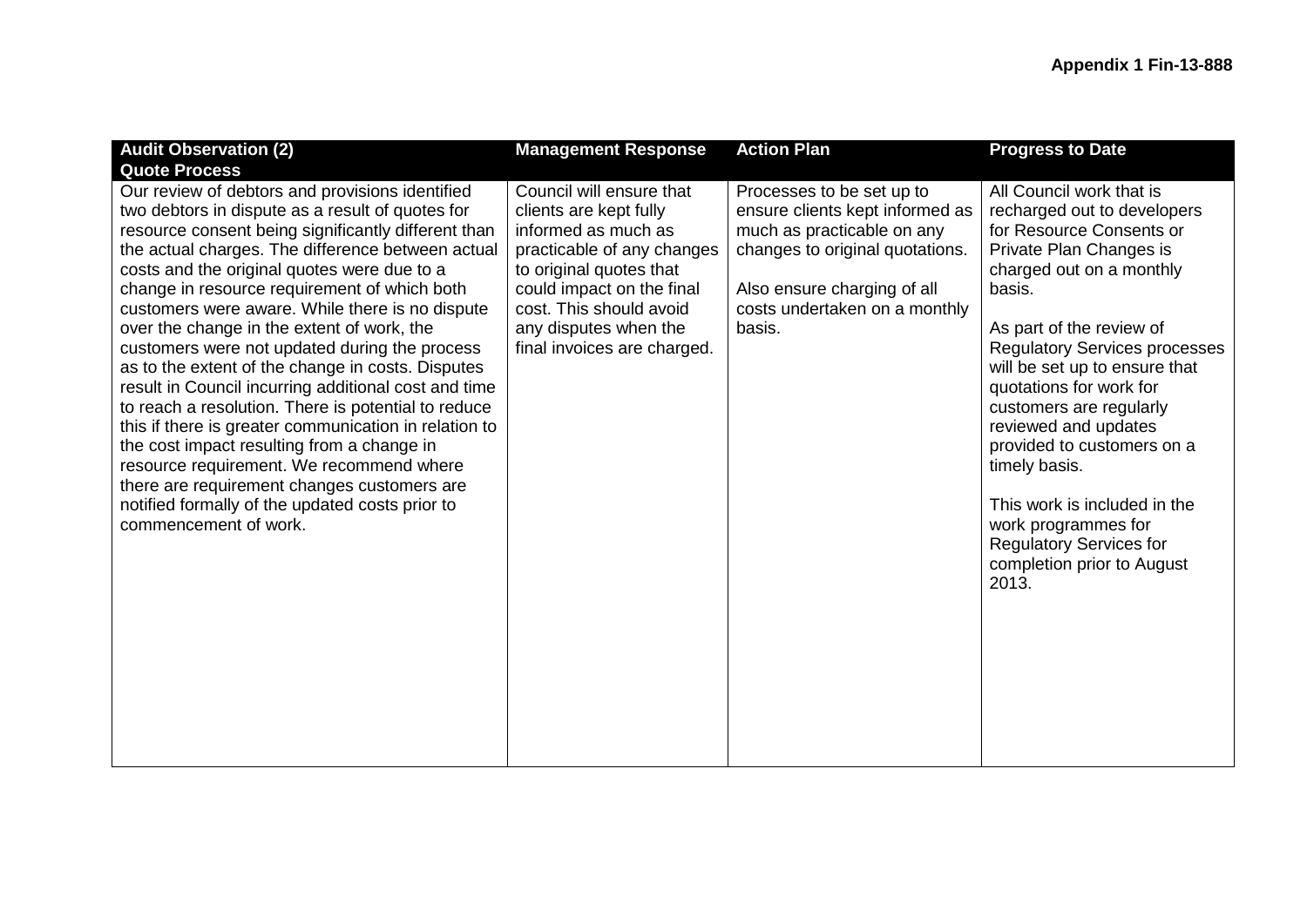| <b>Audit Observation (3)</b><br><b>Desk Bank Approval</b>                                                                                                                                                                                                                                                                                                                                                                          | <b>Management Response</b>                                                                                                                                                                                                                                                                   | <b>Action Plan</b>     | <b>Progress to Date</b> |
|------------------------------------------------------------------------------------------------------------------------------------------------------------------------------------------------------------------------------------------------------------------------------------------------------------------------------------------------------------------------------------------------------------------------------------|----------------------------------------------------------------------------------------------------------------------------------------------------------------------------------------------------------------------------------------------------------------------------------------------|------------------------|-------------------------|
| Our testing of expenditure authorisation identified<br>two incidences where the Desk Bank summary<br>was not signed by the approver. We note the<br>Desk Bank system requires two authorisers using<br>unique codes before payment can be processed.<br>We therefore consider signing the Desk Bank<br>summary payments an unnecessary stage in the<br>process and recommend Council consider<br>discontinuing with this activity. | Council agrees with Ernst<br>& Young's comments that<br>the Desk Bank summary<br>payment schedule does<br>not need to be signed<br>because the Desk Bank<br>system requires two<br>authorisers with unique<br>identification codes to<br>authorise payments before<br>they can be processed. | Activity discontinued. | Completed.              |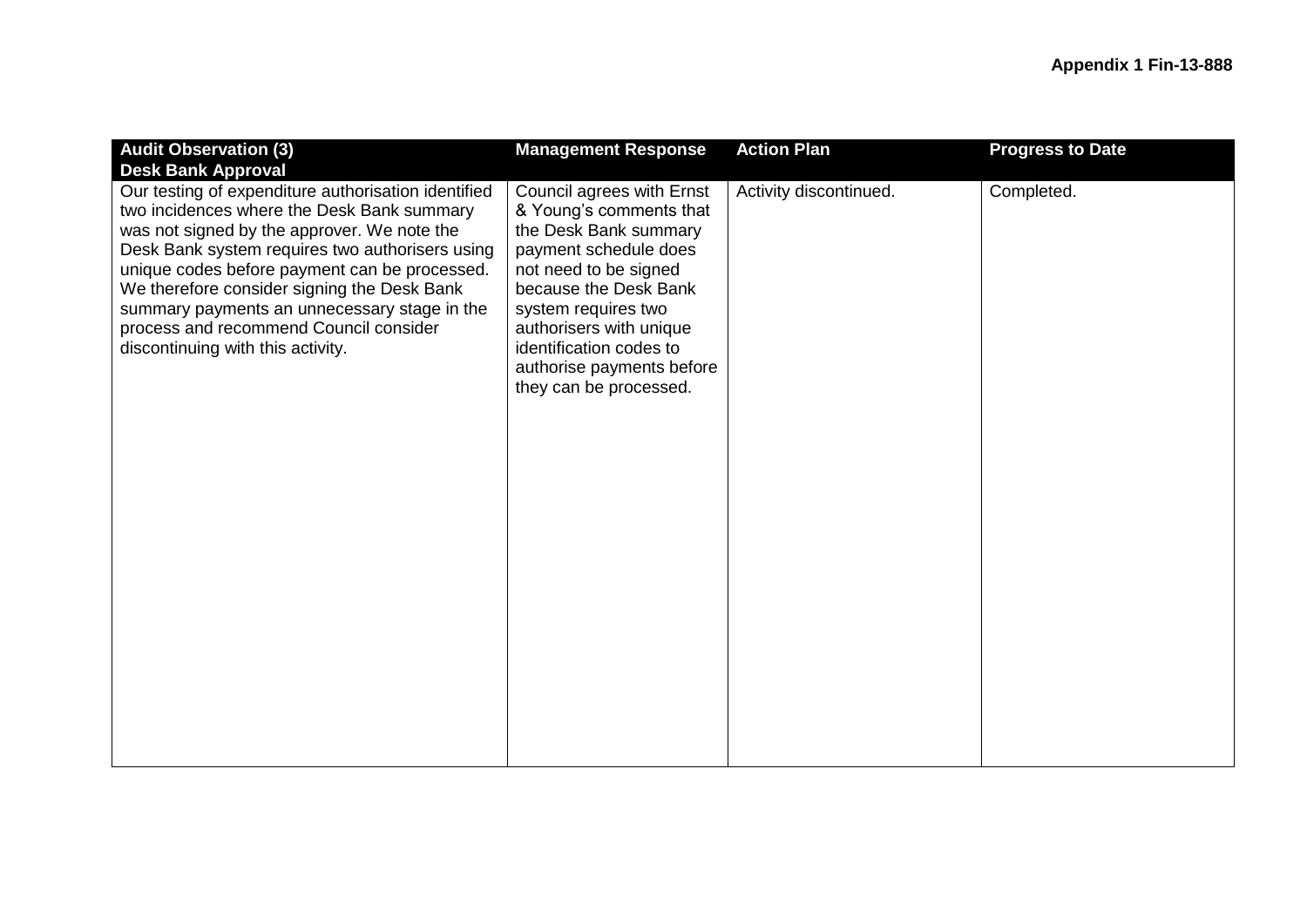| <b>Audit Observation (4)</b><br><b>Bond Refunds</b>                                                                                                                                                                                                                                                                                                                                                                                                                                                          | <b>Management Response</b>                                                                                                                                                                                                                                                                                                                                                                                                                                                                                                                                                                      | <b>Action Plan</b>                                                                                                                                                                                                                                                                                                                                                                                                                                                                                                                                                                                                                                                                                                  | <b>Progress to Date</b>                                                                                                                                                                                                                                                                                                                                                                                                                                                                                                                                                                                                                                                                                                                                                                                |
|--------------------------------------------------------------------------------------------------------------------------------------------------------------------------------------------------------------------------------------------------------------------------------------------------------------------------------------------------------------------------------------------------------------------------------------------------------------------------------------------------------------|-------------------------------------------------------------------------------------------------------------------------------------------------------------------------------------------------------------------------------------------------------------------------------------------------------------------------------------------------------------------------------------------------------------------------------------------------------------------------------------------------------------------------------------------------------------------------------------------------|---------------------------------------------------------------------------------------------------------------------------------------------------------------------------------------------------------------------------------------------------------------------------------------------------------------------------------------------------------------------------------------------------------------------------------------------------------------------------------------------------------------------------------------------------------------------------------------------------------------------------------------------------------------------------------------------------------------------|--------------------------------------------------------------------------------------------------------------------------------------------------------------------------------------------------------------------------------------------------------------------------------------------------------------------------------------------------------------------------------------------------------------------------------------------------------------------------------------------------------------------------------------------------------------------------------------------------------------------------------------------------------------------------------------------------------------------------------------------------------------------------------------------------------|
| Council retain a bond when resource and building<br>consents are requested. This is held as a liability<br>until work is completed and the customer<br>requests a refund. At 30 June 2012 bonds held<br>for resource consents totalled \$343k and \$658k<br>for building consents. We note some deposits<br>date back to 2000. Given the age of some of<br>these deposits we suggest Council review the<br>likelihood of work being completed and consider<br>whether some of these liabilities be released. | <b>The Council</b><br>acknowledges that there<br>are some Bonds that have<br>been held for a number of<br>years and investigation<br>work will be carried out to<br>ensure that these Bonds<br>are released where work<br>has been completed. The<br>Bonds held will be<br>reviewed on a regular<br>basis.<br>It needs to be<br>acknowledged that some<br>of this work has been put<br>on-hold at the request of<br>the Developers due to the<br>economic downturn and<br>some of these need to be<br>further followed up to see<br>whether they intend to<br>continue with the<br>development. | All Bonds reviewed and<br>released when work completed<br>included as part of<br>Regulatory/Compliance<br>Finance Work programme.<br>The outstanding Bonds will be<br>split between those less than<br>12 months old and those over<br>12 months.<br>A full review of those Bonds<br>over 12 months old will be<br>incorporated in the work<br>programmes of Finance,<br>Regulatory and Infrastructure<br>to review and release these<br>Bonds within an agreed<br>timeframe.<br>For Bonds less than 12 months<br>Finance will send out monthly<br>outstanding bond lists to<br>Regulatory/Compliance,<br>Infrastructure for follow up on<br>work completed.<br>Will also include Contract<br>Retentions in Review. | The vehicle damage deposit<br>bonds are currently under<br>review by the Building Team.<br>Of the 1,406 bonds (\$668,500)<br>outstanding, 136 (69 up until<br>15 February 2013) have now<br>been released to-date and<br>they are currently working on<br>clearing another 50 by the end<br>of June 2013.<br>There are 81 resource consent<br>bonds outstanding totalling<br>\$311,382. Currently (25 zero<br>as at 15 February 2013) of the<br>outstanding have been<br>assessed and reviewed. The<br>Bonds are being refunded<br>where the work has been<br>completed. Where the<br>Developers are still required to<br>undertake work they are being<br>reminded of their obligation<br>before the Bond can be<br>released.<br><b>Contract Retentions held only</b><br>relate to current contracts. |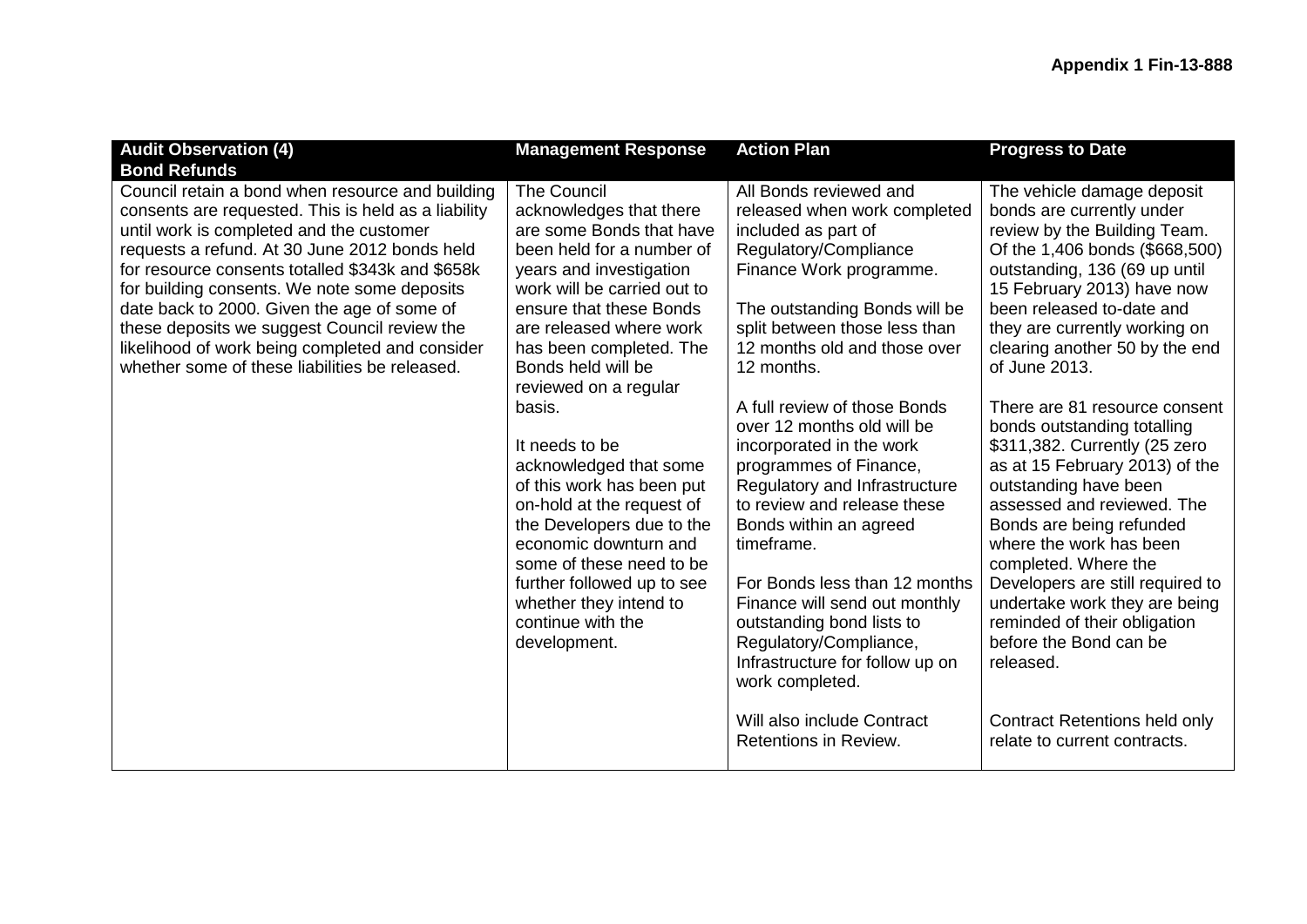| <b>Audit Observation (5)</b>                                                                                                                                                                                                                                                                                                                                                                                                                                                                                                                                                                                                                                                                                                                                                                                                                                                                                                                                                                                                                                                                                                                     | <b>Management Response</b>                                                                                                                                                                                                                                                                                                                                   | <b>Action Plan</b>                                                                                                                                                                                                                        | <b>Progress to Date</b>                                                                                                                                                                                                                                                                                                                                                                   |
|--------------------------------------------------------------------------------------------------------------------------------------------------------------------------------------------------------------------------------------------------------------------------------------------------------------------------------------------------------------------------------------------------------------------------------------------------------------------------------------------------------------------------------------------------------------------------------------------------------------------------------------------------------------------------------------------------------------------------------------------------------------------------------------------------------------------------------------------------------------------------------------------------------------------------------------------------------------------------------------------------------------------------------------------------------------------------------------------------------------------------------------------------|--------------------------------------------------------------------------------------------------------------------------------------------------------------------------------------------------------------------------------------------------------------------------------------------------------------------------------------------------------------|-------------------------------------------------------------------------------------------------------------------------------------------------------------------------------------------------------------------------------------------|-------------------------------------------------------------------------------------------------------------------------------------------------------------------------------------------------------------------------------------------------------------------------------------------------------------------------------------------------------------------------------------------|
| <b>Trial Balance Structure</b><br>Council's financial statements are prepared using<br>an Excel based model that draws from the NCS<br>trial balance. This spreadsheet is stored on a<br>shared drive. The mapping of the trial balance to<br>the Financial Statements is driven by formulae<br>within this spreadsheet. Excel can be easily<br>manipulated and errors in the mapping may go<br>unidentified. There is sufficient opportunity for<br>multiple personnel to change the spreadsheet<br>given it is on a shared drive and not protected by<br>a password. If this spreadsheet was changed or<br>lost it could distort the reporting in the financial<br>statements.<br>Our audit procedures have identified which<br>accounts in the NCS trial balance map to each<br>line item within the financial statements and we<br>are satisfied the balances reported are materially<br>correct. However we recommend Council<br>consider simplifying the process used to prepare<br>the financial statements, this could include<br>consideration of the ongoing need to include<br>source of funding in each eight digit account<br>code. | A full review will be<br>undertaken of the current<br>excel based model with a<br>view to simplifying and<br>making it more user<br>friendly and less complex.<br>The source of funding still<br>needs to be considered<br>because Council is<br>required to report on its<br>funding impact statement<br>under the new financial<br>reporting requirements. | A project has been set up in<br>the Finance Group to carry out<br>a full review of the Annual<br>report spreadsheet model in<br>order to simplify.<br>The model will have its file<br>path restricted to identified<br>Finance personnel. | Work has been undertaken on<br>the model and will be<br>completed prior to the<br>completion of the 2012/13<br>Annual Report ready for Audit<br>in July/August.<br>The progress has been slower<br>due to restructuring of the<br>Finance Team. This will be an<br>area of focus for one of the<br>new accountants.<br>The model is fully password<br>protected for key Finance<br>Staff. |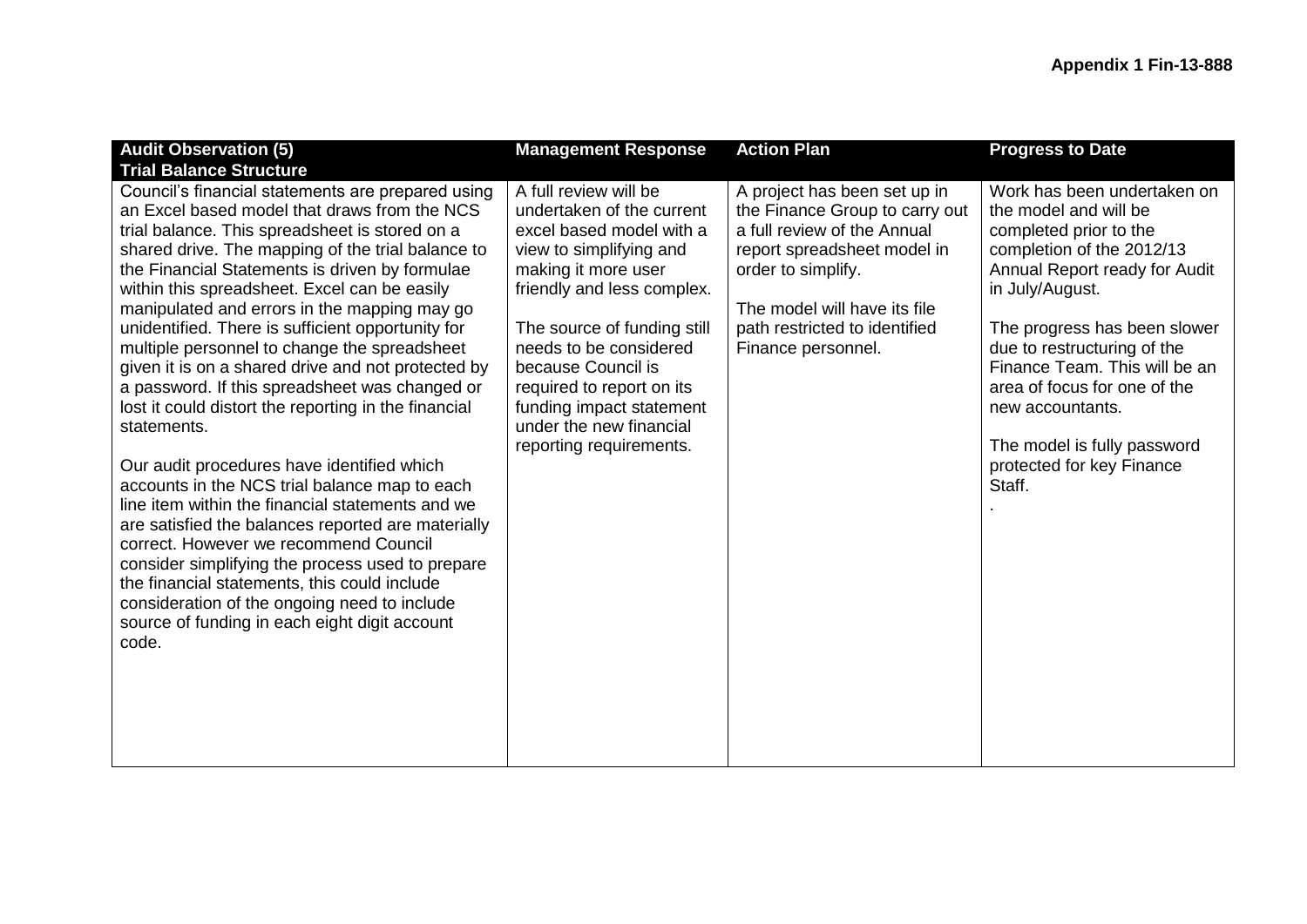| <b>Audit Observation (6)</b>                                                                                                                                                                                                                                                                                                                                                                                                                                                                                                                                                                                                                                                                          | <b>Management Response</b>                                                                                                                                 | <b>Action Plan</b>        | <b>Progress to Date</b> |
|-------------------------------------------------------------------------------------------------------------------------------------------------------------------------------------------------------------------------------------------------------------------------------------------------------------------------------------------------------------------------------------------------------------------------------------------------------------------------------------------------------------------------------------------------------------------------------------------------------------------------------------------------------------------------------------------------------|------------------------------------------------------------------------------------------------------------------------------------------------------------|---------------------------|-------------------------|
| <b>Tracking of Statement of Service Performance (SSP) Measures</b><br>During our audit of the SSP we identified the<br>following measure where the underlying data was<br>insufficient to provide support for the asserted<br>performance in the SSP;<br>Maintenance requests are measured as follows:<br>a. non urgent requests responded to within 24<br>hours<br>b. urgent request responded to within 8 hours.<br>Within the system there is the ability to identify a<br>request as urgent and non urgent. However this<br>distinction is not currently being made and<br>therefore cannot be reported. We recommend a<br>process is put in place to ensure this check is<br>made in the system. | Process has been<br>changed so that requests<br>are now being identified<br>using a check box to<br>identify whether requests<br>are urgent or non urgent. | Process has been changed. | Completed.              |